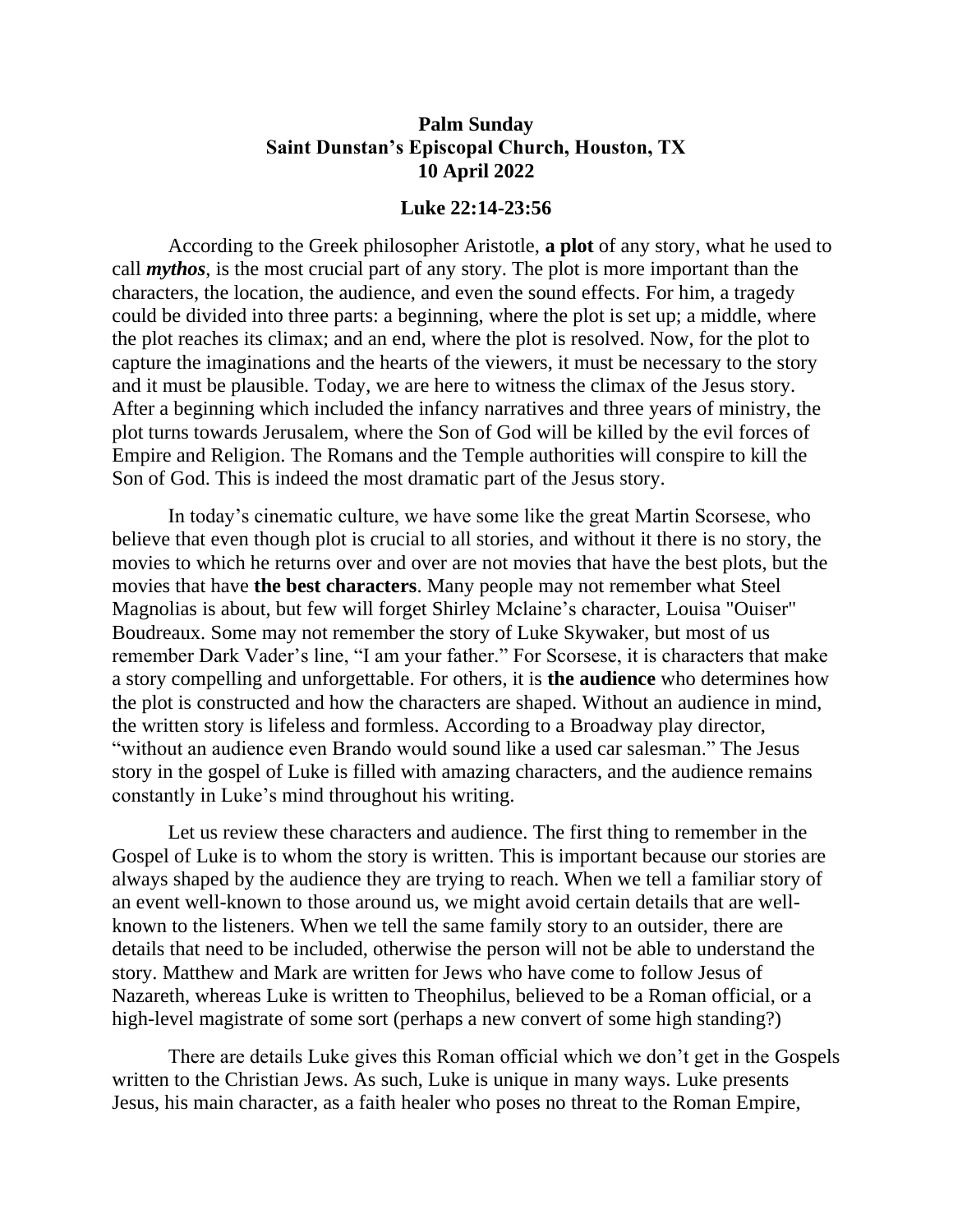who came to preach a gospel of peace and not of war, and who spent his days doing good works and preaching a message of forgiveness and love for the sinner and the lost. This Jesus is falsely accused and charged with (a) deceiving the people, (b) forbidding the people to pay taxes to Caesar, and (c) claiming to be the Messiah or King. In other words, he is charged with insurrection, inciting people against the Empire. A charge that Luke adamantly denies by repeating Jesus innocence throughout his narrative. In Matthew and Mark, you never hear Pilate exclaim that Jesus is innocent, yet in the Gospel of Luke you hear Pilate declare this innocence three times. Pilate exclaims, "I have found no reason for the penalty of death." In Luke, Jesus is also declared innocent by Herod. Later on, he will be found innocent by one of the thieves crucified next to him. He says, "This man has done nothing wrong". When Jesus dies, the centurion who just carried out the sentence exclaims, "Certainly this man was innocent." Then we hear that a certain Joseph of Arimathea, who was a member of the council had not agreed with their plan and action against Jesus, perhaps because he also knew that Jesus was innocent. Seven times we hear Jesus' innocence affirmed in Luke, 5 verbally and 2 implied. This is pretty unique to this Gospel.

The message Luke wants Theophilus to know is that Jesus posed no threat to the Roman Empire as even their own officials made clear. And, if Jesus did not pose any threats to the Empire, neither do the followers of Jesus now, 50 years after Jesus' death and resurrection. In fact, Jesus had no ill-will towards the Romans even at the point of his death. As Jesus is crucified, he exclaims, "Father, forgive them. They don't know what they are doing." We only read these words in Luke. At the cross, Jesus forgives those who falsely accused him, those who arrested him in the middle of the night as a common thief, those who beat him and scourged him, those who mocked him and slapped him on the face, the one who ordered the execution, those who carried out the sentence of death, those who even at the cross derided and insulted him, and even the one who betrayed him, and the one who denied him.

Luke presents us with the story of an innocent man put to death as a miscarriage of justice. Yet, even at his death, Jesus forgave those who killed him. Luke wants Theophilus to know that this is the attitude of the people who follow Jesus. The early church is no threat to the empire. "They, like Jesus, seek to forgive the Romans, not to get even. The Romans, the Jews, and the entire world need to hear Jesus' powerful words: 'Father, forgive them, for they don't know what they are doing.'" (Stoffregen, www.CrossMarks.com). Jesus came into the world to save sinners. Often in the Gospel he is accused of eating with sinners and tax collectors, but he also eats with Pharisees and church leaders. He even breaks bread with his betrayer, a detail that is unique to Luke. In the other Gospels, Jesus speaks about his betrayer before the supper, but in Luke, Jesus only says something about his betrayer after the supper is completed. Even though by then "Satan had entered Judas' heart," Jesus still has supper with him and treats him like the others. He truly ate with sinners because he came into the world to save sinners.